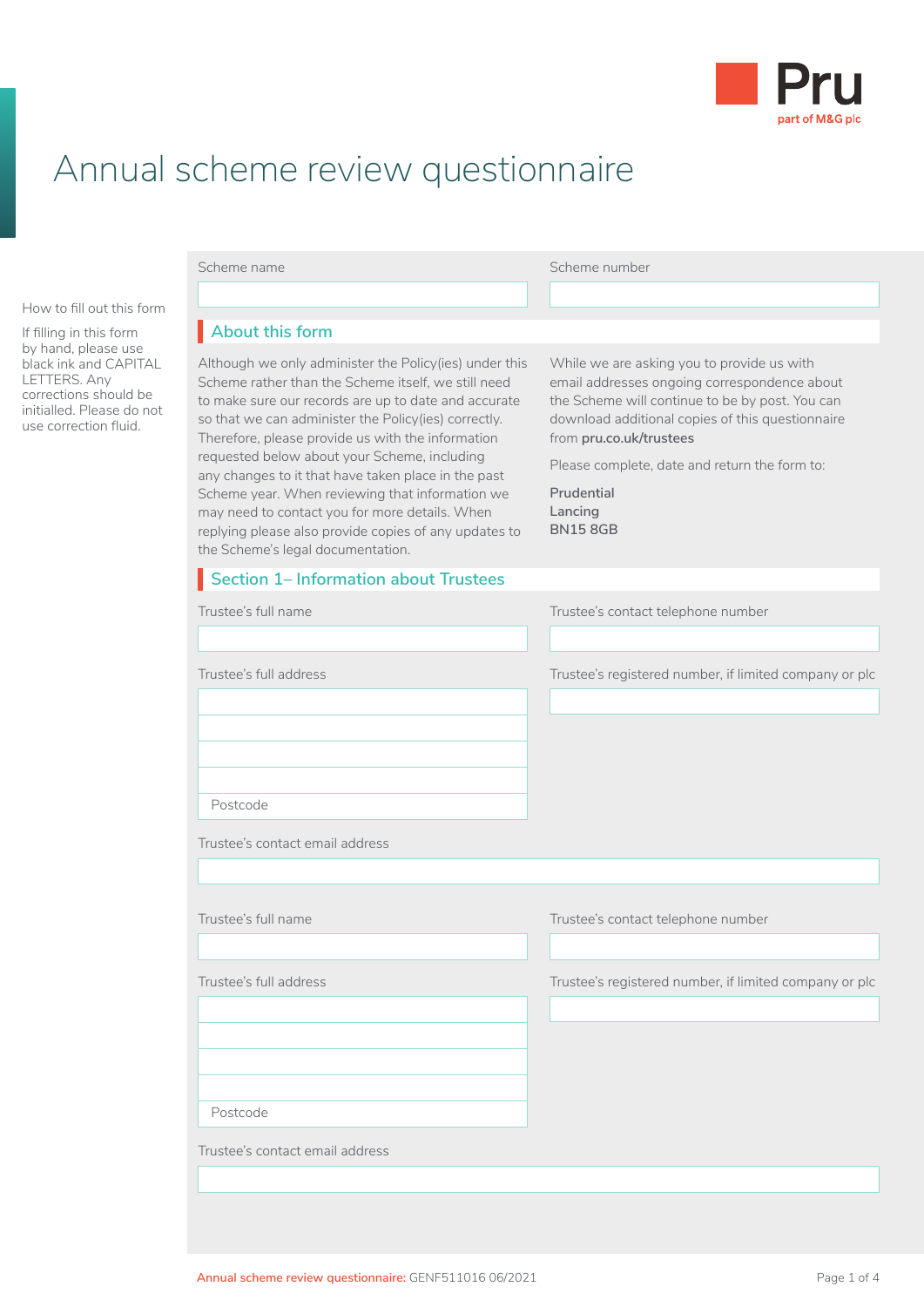| Section 1 – Information about Trustees – continued |
|----------------------------------------------------|
|                                                    |

| Trustee's full name                                                                                                  | Trustee's contact telephone number                     |
|----------------------------------------------------------------------------------------------------------------------|--------------------------------------------------------|
| Trustee's full address                                                                                               | Trustee's registered number, if limited company or plc |
|                                                                                                                      |                                                        |
|                                                                                                                      |                                                        |
|                                                                                                                      |                                                        |
| Postcode                                                                                                             |                                                        |
| Trustee's contact email address                                                                                      |                                                        |
| Trustee's full name                                                                                                  | Trustee's contact telephone number                     |
| Trustee's full address                                                                                               | Trustee's registered number, if limited company or plc |
|                                                                                                                      |                                                        |
|                                                                                                                      |                                                        |
|                                                                                                                      |                                                        |
| Postcode                                                                                                             |                                                        |
| Trustee's contact email address                                                                                      |                                                        |
| Please continue on a separate sheet of paper, if necessary.                                                          |                                                        |
| Provide the following information about any changes to Trustees in the past Scheme year.<br>Effective date of change | Nature of change - appointment or resignation          |
| D<br>M<br>M                                                                                                          |                                                        |
| Trustee's full name                                                                                                  | Trustee's registered number, if limited company or plc |
|                                                                                                                      |                                                        |
| Trustee's full address                                                                                               | Confirmation if a copy of deed is enclosed             |
|                                                                                                                      |                                                        |
|                                                                                                                      |                                                        |
| Postcode                                                                                                             |                                                        |
| Provide details of the Pension Scheme Manager, if applicable.                                                        |                                                        |
| Pension Scheme Manager's full name                                                                                   | Pension Scheme Manager's contact telephone number      |
| Pension Scheme Manager's full address                                                                                |                                                        |
|                                                                                                                      |                                                        |
|                                                                                                                      |                                                        |
|                                                                                                                      |                                                        |
| Postcode                                                                                                             |                                                        |
| Pension Scheme Manager's contact email address                                                                       |                                                        |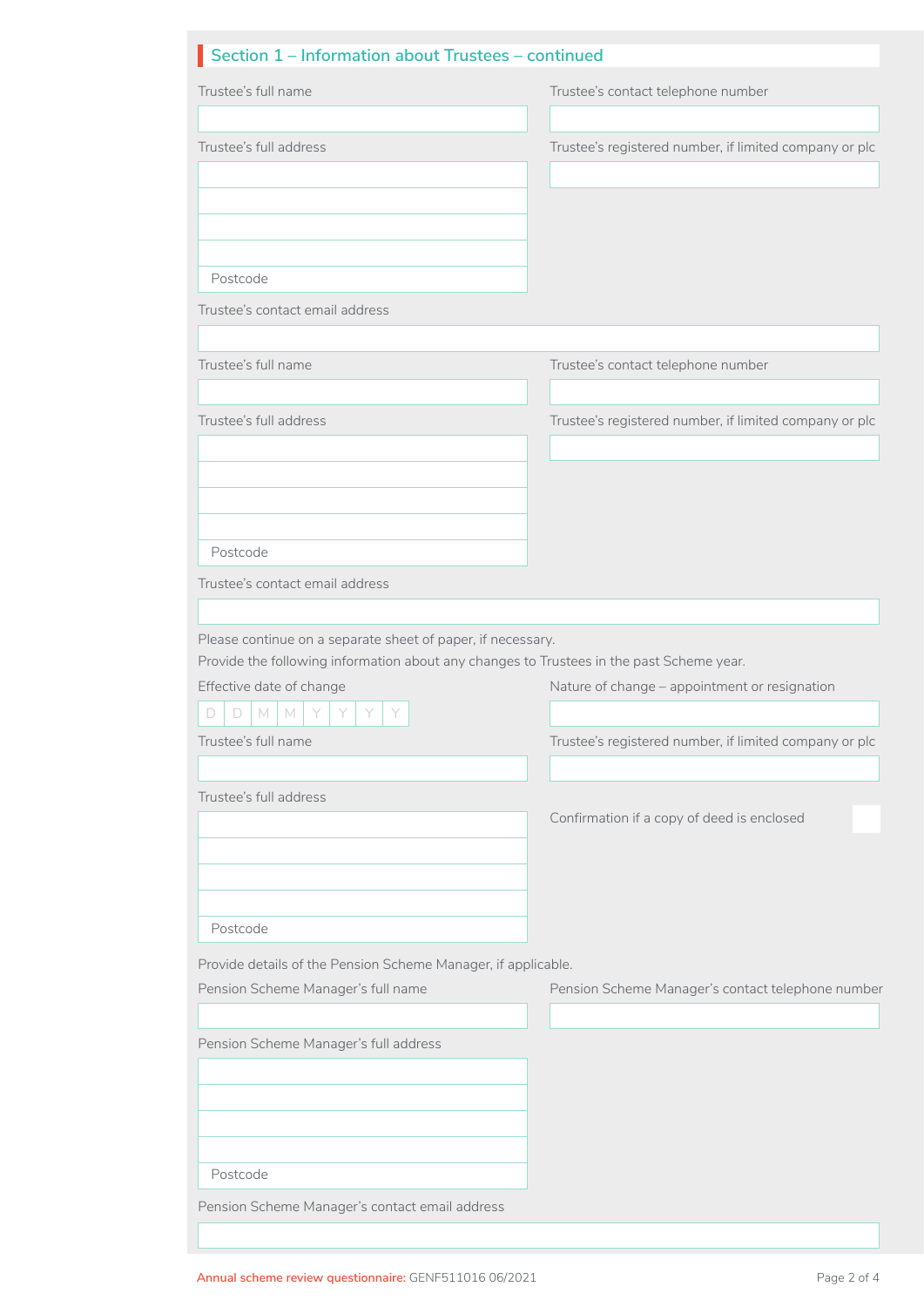## **Section 2 – Declaration**

| Once this document has been fully completed, the<br>following declaration must be signed by all Trustees<br>of the Scheme (or an authorised representative), in<br>the space provided.<br>Please remember to date the form.<br>We the undersigned confirm the information<br>provided in this questionnaire is true and correct. | We undertake to inform Prudential immediately:<br>(i) of any change of name and/or address of<br>any Trustee;<br>(ii) the proposed appointment of any new Trustee to<br>the Scheme;<br>(iii) the removal or resignation of any existing<br>Trustee; and<br>(iv) any other material Scheme change eg change of<br>Scheme name. |
|----------------------------------------------------------------------------------------------------------------------------------------------------------------------------------------------------------------------------------------------------------------------------------------------------------------------------------|-------------------------------------------------------------------------------------------------------------------------------------------------------------------------------------------------------------------------------------------------------------------------------------------------------------------------------|
| Trustee's full name                                                                                                                                                                                                                                                                                                              | Trustee's full name                                                                                                                                                                                                                                                                                                           |
|                                                                                                                                                                                                                                                                                                                                  |                                                                                                                                                                                                                                                                                                                               |
| Position                                                                                                                                                                                                                                                                                                                         | Position                                                                                                                                                                                                                                                                                                                      |
| Signature                                                                                                                                                                                                                                                                                                                        | Signature                                                                                                                                                                                                                                                                                                                     |
|                                                                                                                                                                                                                                                                                                                                  |                                                                                                                                                                                                                                                                                                                               |
|                                                                                                                                                                                                                                                                                                                                  |                                                                                                                                                                                                                                                                                                                               |
| Trustee's full name                                                                                                                                                                                                                                                                                                              | Trustee's full name                                                                                                                                                                                                                                                                                                           |
| Position                                                                                                                                                                                                                                                                                                                         | Position                                                                                                                                                                                                                                                                                                                      |
|                                                                                                                                                                                                                                                                                                                                  |                                                                                                                                                                                                                                                                                                                               |
| Signature                                                                                                                                                                                                                                                                                                                        | Signature                                                                                                                                                                                                                                                                                                                     |
|                                                                                                                                                                                                                                                                                                                                  |                                                                                                                                                                                                                                                                                                                               |
|                                                                                                                                                                                                                                                                                                                                  |                                                                                                                                                                                                                                                                                                                               |
| Authorised representative of Trustees - if using this option please provide a copy of the authorisation                                                                                                                                                                                                                          |                                                                                                                                                                                                                                                                                                                               |
| Authorised representative full name                                                                                                                                                                                                                                                                                              | Position                                                                                                                                                                                                                                                                                                                      |
|                                                                                                                                                                                                                                                                                                                                  |                                                                                                                                                                                                                                                                                                                               |
| Signature                                                                                                                                                                                                                                                                                                                        |                                                                                                                                                                                                                                                                                                                               |
|                                                                                                                                                                                                                                                                                                                                  |                                                                                                                                                                                                                                                                                                                               |
| For and on behalf of the Trustees                                                                                                                                                                                                                                                                                                |                                                                                                                                                                                                                                                                                                                               |
| Date<br>$\Box$<br>M<br>Y<br>Y<br>Y<br>Y<br>D<br>M                                                                                                                                                                                                                                                                                |                                                                                                                                                                                                                                                                                                                               |